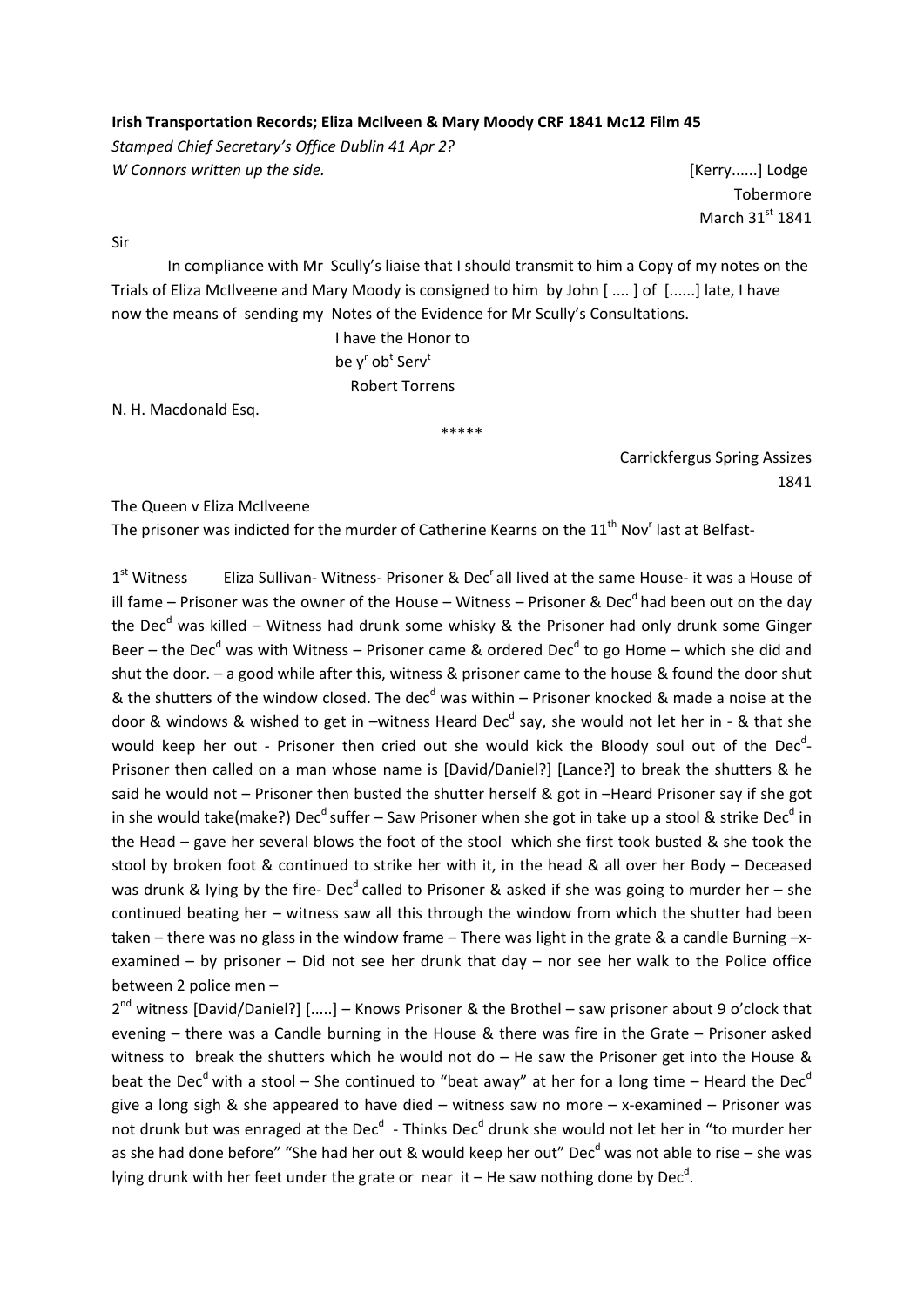$3<sup>rd</sup>$  Witness - Hugh Boyne? – Witness – Dec<sup>d</sup> refused to open the door – When he [arrested?] prisoner whilst beating the Dec<sup>d</sup> she swore by the Holy Ghost she had not given Dec<sup>d</sup> half enough-Prisoner was no way respectable – she [never?] [.......] [decent?] [woman?] --The Dec<sup>d</sup> never Spoke but died immediately.

On the forgoing sentence the Jury in law in my opinion found the Prisoner guilty of murder but recommended her to mercy.

#### Robert Torrens

#### \*\*\*\*\*

#### County Antrim

# Note of the Judge in the case of The Queen v Eliza McIlveene \*\*\*\*\*

#### Carrickfergus Spring Assizes 1841

The Queen v Mary Moody

The Prisoner was Indicted for poisoning Alex<sup>r</sup> Boyle at Belfast on the  $29<sup>th</sup>$  August last by administering to him a [certain?] Poison called Arsenic, of which he died on the day following -

 $1<sup>st</sup>$  Witness- Rose Ann Maguire – Knows Prisoner & knew Dec<sup>d</sup>. He was Prisoners uncle- on the 29<sup>th</sup> August last Prisoner service desired her to send Johnny [Kearn?] to her‐ Cross Examined –Witness knew Prisoner about a month – she had neither father or mother –

 $2^{nd}$  Witness - John or Johny [Kearn?] Knows the last witness - got a message from her to go Prisoners that evening with the Prisoner at ¼ past 8 in the evening– Prisoner asked him if he would go for "Thon [Th...y]" now – had often asked him to go & buy Poison for her before – she said that everything in the House, was eaten up by Rabid mice & she wanted poison to kill them – witness had been acquainted with the Prisoner for some time, he was apprentice to a Decorator & had decorated a sign Board for her before, for which she paid him 2<sup>s</sup>. The Sign Board was "Entertainment & Lodgings by Alex<sup>r</sup> Boyle". She gave him 2 % to buy the poison – 2<sup>d</sup> for the poison &  $\chi^d$  for Himself – He did not know which was the proper poison to kill Rats & Mice & he called on a woman whom he knew to ask her, & she said it was Arsenic - met another Boy, an acquaintance of his & they went together to buy a penny worth of Arsenic having each left  $\frac{1}{2}$  out of the 2d they had rec<sup>d</sup> from the prisoner – They were refused the Arsenic at 2 places‐ then went to McCaleton the apothecary ‐ & asked for Arsenic – saw something [.....] in his shop by a man of the name of Joseph Smith – which they paid a 1d for-returned with it & gave it to the prisoner there were some people in the shop & she desired witness to hold his Tongue – Witness returned again to the shop around 11 at night & Prisoner was behind the counter putting up the money of the week – Witness did not see the Dec<sup>d</sup> that night – Heard of his Death next morning – went to Prisoners House in the afternoon of Sunday – Witness asked Prisoner if she had given her uncle and of the "Thon" & she denied having given him any of the poison – She said she thought too much of her uncle to do so.

This Witness was not Cross Examined.

 $3<sup>rd</sup>$  Witness – Hugh Burns – I was with Mr McCaleton the Apothecary in Belfast – remembers 2 Boys coming into the shop on the night in question & getting something from Joseph Smith the Shop boy‐  $4<sup>th</sup>$  Witness – Joseph Smith – is Shop boy to Mr McCaleton, remembers selling an ounce of [poison?] to 2 Boys on Saturday evening the 29th of August – he was paid 1d for it –[Assumed?] an ounce would fill a Tea spoon –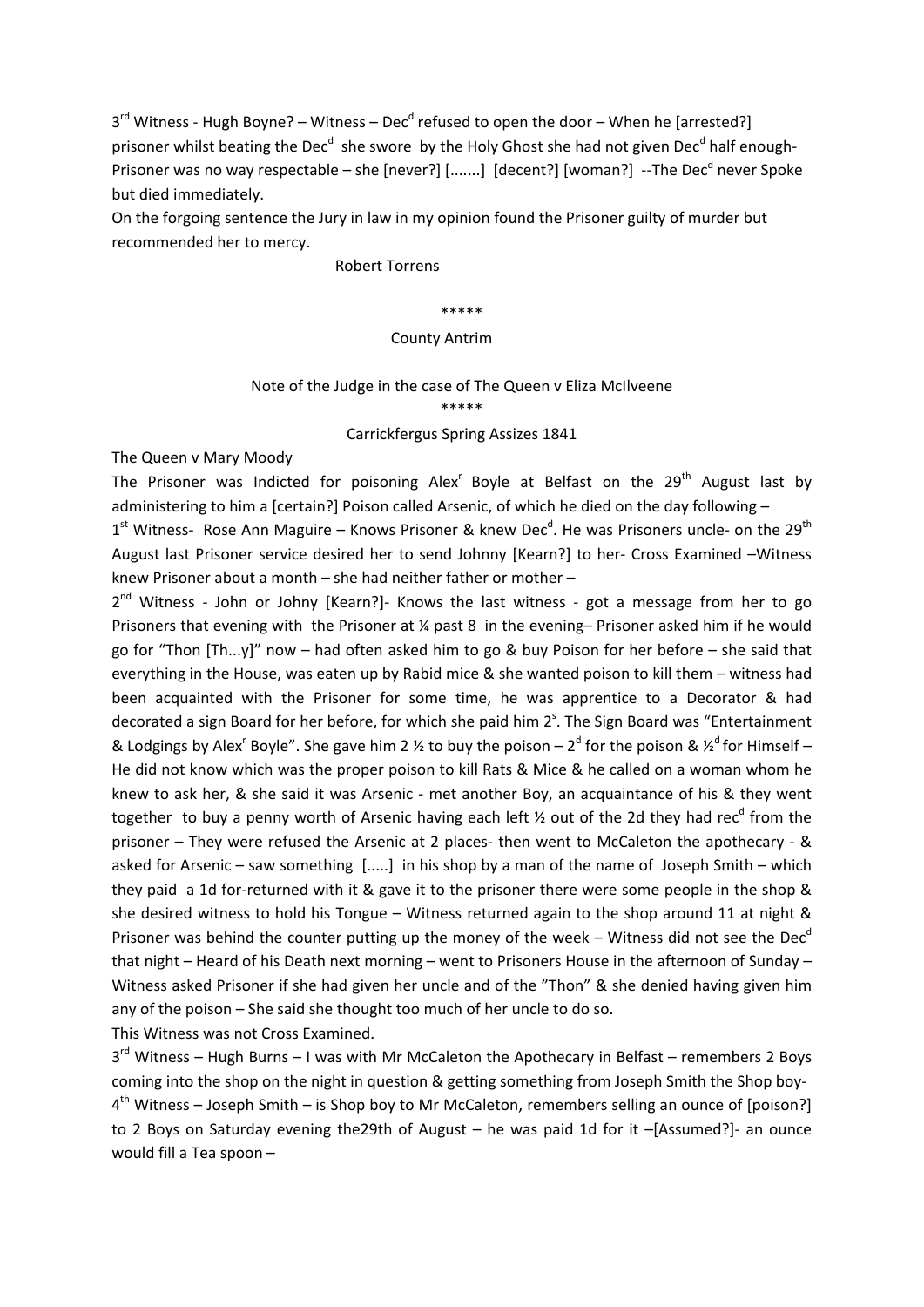Note – This witness was very young & apparently very inexperienced & I asked him if he got any Directions from his Employers as to the [*correct*?][*procedure*?] to be [......] [..] selling poisons to juniors with whom he is unacquainted – he told me he had such ‐ upon which I took occasion forth with that time into my charges to convict as the conduct of Mr McCalleton [as?} much respect[ed] is [VC?]‐

5<sup>th</sup> Witness – Robert Quin- is a Labourer – knows Prisoner - lodged in her House on twenty eight the [...... .......] of August – Lodged there also on Saturday night – when witness awoke on that night he heard a man moaning at the fire, [It] was put unto witness.[....] a witness give Prisoner a Candle to go to [......]Dec<sup>d</sup> - & in the morning she told him her uncle was dead – when he saw Dec<sup>d</sup> at the fire moaning he was vomiting & in very bad pain. x‐examined – prisoner was crying when the Deceased swore he would not live.

 $6<sup>th</sup>$  Witness – Mary Kearns – Went to prisoners House on twenty eight to buy potatoes with Elizth Madden-Dec<sup>d</sup> was behind the Counter suffering [*strong?*] [*stomach?*.] pains- weighed the potatoes for witness- went back again before 12 to buy another [stone?] of Potatoes & the Dec<sup>d</sup> was vomiting- $7<sup>th</sup>$  Witness – Ann Clark – She knows Prisoner She came to her House on the Sunday morning at about ½ past 6 o'clock & [told?] her uncle was Dying – she appeared in [.....] [ ........] – witness went [*immediately?*] to Dec<sup>d</sup> House- She found the Deceased there dead & Cold

 $8<sup>th</sup>$  Witness – Samuel Quigly- I knew the Dec<sup>d</sup> for 2 years – He rented a [.....] from witness- Dec<sup>d</sup> earned his Quick [......] by drawing water – Remembers the morning the Dec<sup>d</sup> was found dead I saw prisoner she gave him a Pass Book with the Savings Bank & desired Witness to lay it by – Witness advanced some money that evening for funeral clothes- there was 12s in the Pass Book with the Savings Bank – x-examined –[..] was nothing of [the f......]y].

 $9<sup>th</sup>$  Witness – Samuel McFarlane – Knew the Dec<sup>d</sup> & knows the Prisoner – Prisoner on one occasion shewed him the Pass Book & asked him how much was in the Book & witness told her \$17‐  $10^{th}$  Witness – Dr {.....] – Saw the Body examined it along with Dr Anderson Dec<sup>d</sup> died from excessive Arsenic or white powder adhering to the Coats of the stomach which he pronounced to be Arsenic found seeds of oatmeal also adhering – Dec<sup>d</sup> as about 40 years old & apparently in good Health. 11<sup>th</sup> Witness Dr Anderson –Assisted last witness at the Examination & found Arsenic & seeds of oatmeal in the stomach of the Dec<sup>d</sup> as described by last witness.

Case closed from the prosecution

For the Prisoner

The Counsel put the [.............................] for her defence, in his able address to the jury commented on [this] & having no probability there was of the Crime having been committed by the prisoner as well from the good footing she had always lived upon with the Dec<sup>d</sup> as from the circumstance that she had no other support on Earth but him & solely dependent on him for her sustenance. The [*knowledge?*] & Proving of the Poison by her, was not [ Co........] but it was suggested that it was procured solely for another Purpose, the Destruction of Vermin & tho [ingested?] when taking his supper the Dec<sup>d</sup> taking it for salt mix and mixed it with his Stirabout and that it was much the Habit of the Lower order to put hugh quantities of Salt with the Milk they would use with their Stirabout – He [....] also on the good character of the Prisoner & her youth as [resolving?] the Commission of the Crime of hers as most unlikely–

The good character of the prisoner previously was not [*Counteracted?*]-she appeared very young – In her defence was called –

James Johnson – the Governor of the Jail – Has had much experience during the long time he has been Governor of the jail, & observing the manners to which the prisoners in confinement of the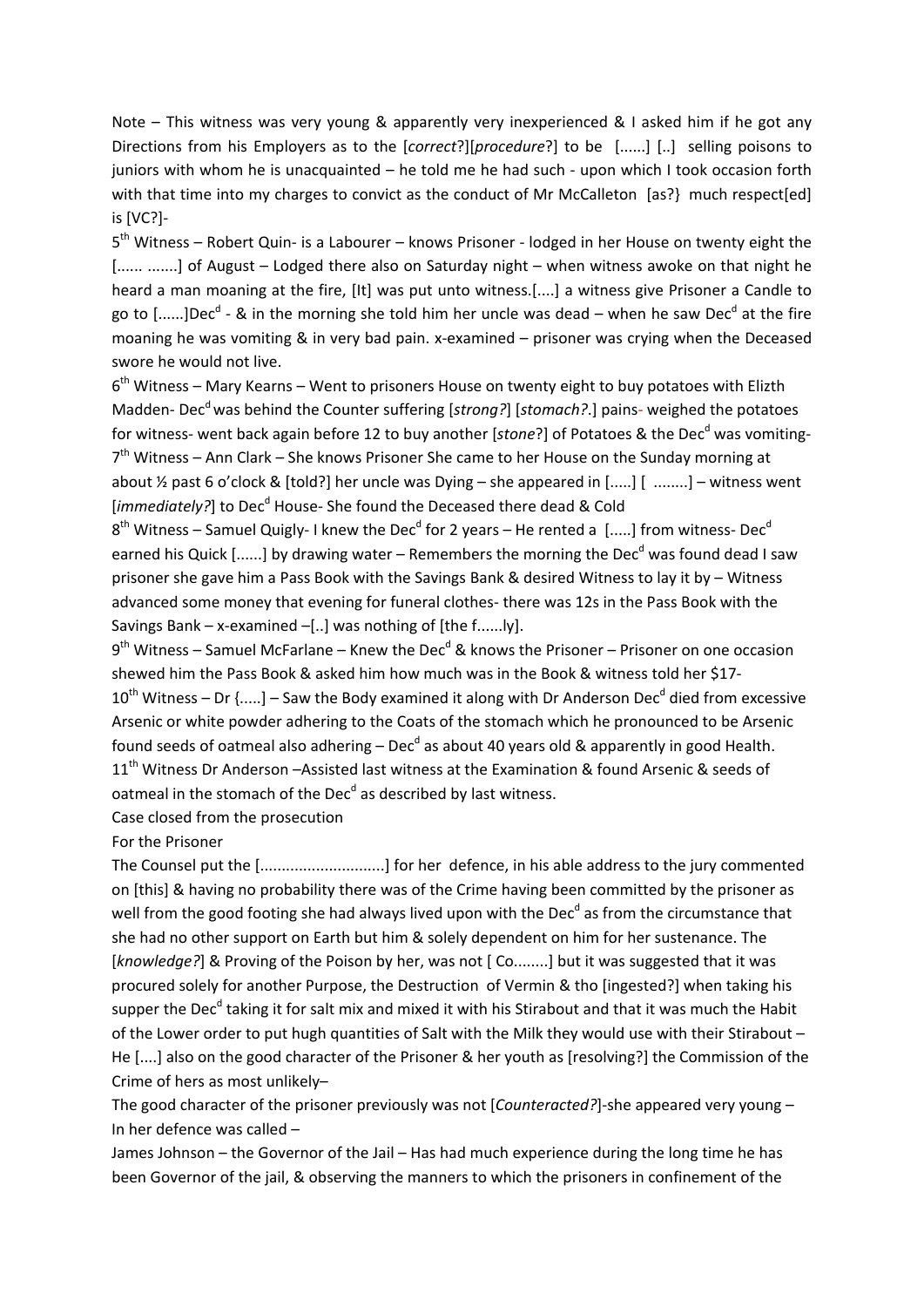lower classes & [.....] take their food & has observed it is their Practised to mix Salt largely with the Milk they take with their Stirabout– It has been carried to such excess in the jail that he had been obliged to publish it.

*Last line dark & indecipherable*

*\*\*\*\*\**

*Stamped Chief Secretary's Office Dublin 41 Mar 29 w. Connors written up the side*

> [Dery....] Lodge Tobermore March 27<sup>th</sup> 1841

Sir,

I have to acknowledge the Receipt of Your letters of the  $12<sup>th</sup>$  &  $20<sup>th</sup>$  Inst. respecting the cases of Eliza McIlveene & Mary Moody which the extreme pressure of Business whilst on Circuit & my subsequent in a 2 disposition prevented me sooner replying to –

Eliza McIlveene – was convicted of murder by violently assaulting one of her own unfortunate companions (ie prostitute) & without provocation & unresisting killing her with a stool – Mary Moody was convicted of poisoning her uncle under circumstances of aggravated Premeditation & in neither case was there any mitigating circumstances, (except the youth & sex of the Convicts) which would have induced me of my own accord to have submitted their cases for a commutation of Punishment to the consideration of his Excellency – I accordingly left both Prisoners for Execution – (one for the 24<sup>th</sup> April & the other for the  $1<sup>st</sup>$  May).

Whilst I have thus stated my own opinion as to the guilt of both Prisoners, I cannot withhold from his Excellency's notice, the very general Testament which appears to prevail in the neighbourhood & in the Town of Belfast, that the Purpose of Justice might be sufficiently satisfied by the commutation of the respective sentences of the Prisoners into transportation for Life – The memorials which have been transmitted to his Excellency which I return, are most respectably & I believe without reference to whatever Creed or Politics most indeterminably signed & are well worthy of his Excellency's regard – In reference However to the letter of the Rev the Dean of Connors as to both Convicts, I feel it's my duty to state, that the Rev<sup>d</sup> Gentleman is altogether in error as to the material statements respecting both Prisoners –& I should not want it to be understood that should his Excellency be pleased to commute their sentences, that such a decision should be supposed to [*Procure?]* or the statements to have referred to the first is to with respect to Eliza McIlveene in which the Dean states "that the prisoners met with some resistance from the Dec<sup>d</sup>" & again "that the Crime was committed in consequence of resistance made by the Dec<sup>d</sup> to the Prisoners & obtaining admission into her "own House" His Excellency will at once [perceive] that had such facts appeared in Evidence, I would have anxiously seized upon them, to have submitted a case of Manslaughter to the Jury. – But robust Evidence was given the Dec<sup>d</sup> was lying intoxicated in the House, with her feet under the grate, when the Prisoner [broke] in  $-$  The Dec<sup>d</sup> never rose to her feet & the only resistance of which there was a shadow of evidence, were some words which the Dec<sup>d</sup> uttered when the Prisoner came in the door, declaring she would not murder her –

With respect to the Case of Mary Moody – The Rev<sup>d</sup> Dean, seems to intimate that there might be doubt in the Case – in all Cases as will Cases under a trial and depending on [bench?] evidence there may be a doubt but it was my duty & a duty which I [....] [down?] [against?] [discretion?] & charging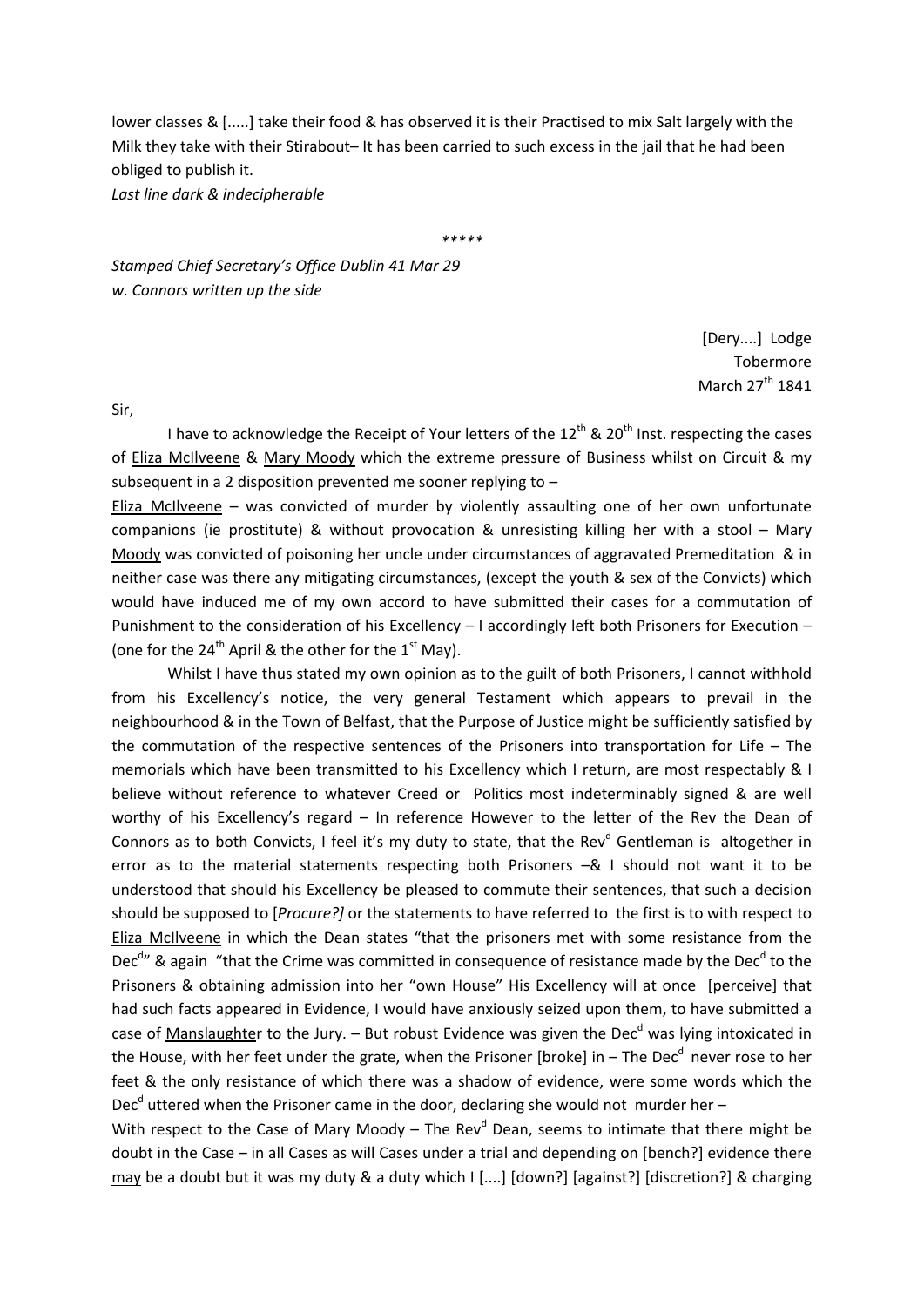the Jury quietly that if they had any doubts of reasonable nature they should acquit the Prisoner – His Excellency will I trust forgive me for this enlarging into the [reasons?] of Dean Chaine's letters. I have the honor to be  $y^r$  ob<sup>t</sup> serv<sup>t</sup> Robert Torrens

Norman MacDonald

\*\*\*\*\*

*Stamped Chief Secretary's Office Dublin 41 Mar 29 W. Connors written up the side*

> Derry.... Lodge Tobermore March 27<sup>th</sup> 1841

Sir,

Judge Torrens presents his compliments to Mr MacDonald & in addition to the observations contained in his letter of this date respecting the Cases of Eliza McIlveene & Mary Moody he begs to call the attention of his Excellency to the recommendation of both the Juries, for a commutation of Punishment & which it will appear that neither Jury determined any doubts of the Prisoners guilt.

\*\*\*\*\*

To the Hon<sup>ble</sup> Judge Torrens

# etc etc etc

We, the undersigned, who constituted the Jury that Yesterday tried Eliza McIlveene, having taken her unfortunate case into our serious consideration (although we still agree in the propriety of the verdict) beg most strongly to recommend her to your Lordship's favourable consideration and pray that mercy may be extended to her on the grounds that there did not exist between her and the deceased Catherine Cairns any bad feeling or misunderstanding, and that the crime was committed in an unguarded moment under the impulse of sudden passion and without any premeditation or malice [propense?]

| Crown Court                | For self and fellows |
|----------------------------|----------------------|
| Carrickfergus              | John [Sartle?]       |
| 9 <sup>th</sup> March 1841 | Foreman              |

\*\*\*\*\*

To the Honorable the Judge of Assize at Carrickfergus in the County of Antrim

The respectful Memorial of the Jurors sworn and impannelled to try Mary Moody for the murder of Alexander Boyle

Sheweth,

That Memorialists convicted the prisoner of the crime imputed to her, being satisfied of her having under some temptation administered poison to said Alexander Boyle, and for which she deserves a heavy and severe punishment but your memorialists beg leave to respectfully convey to your Lordship their unanimous opinion that her life might be spared without prejudice to the ends of justice or injury to society at large; as her previous good character and her youth induce your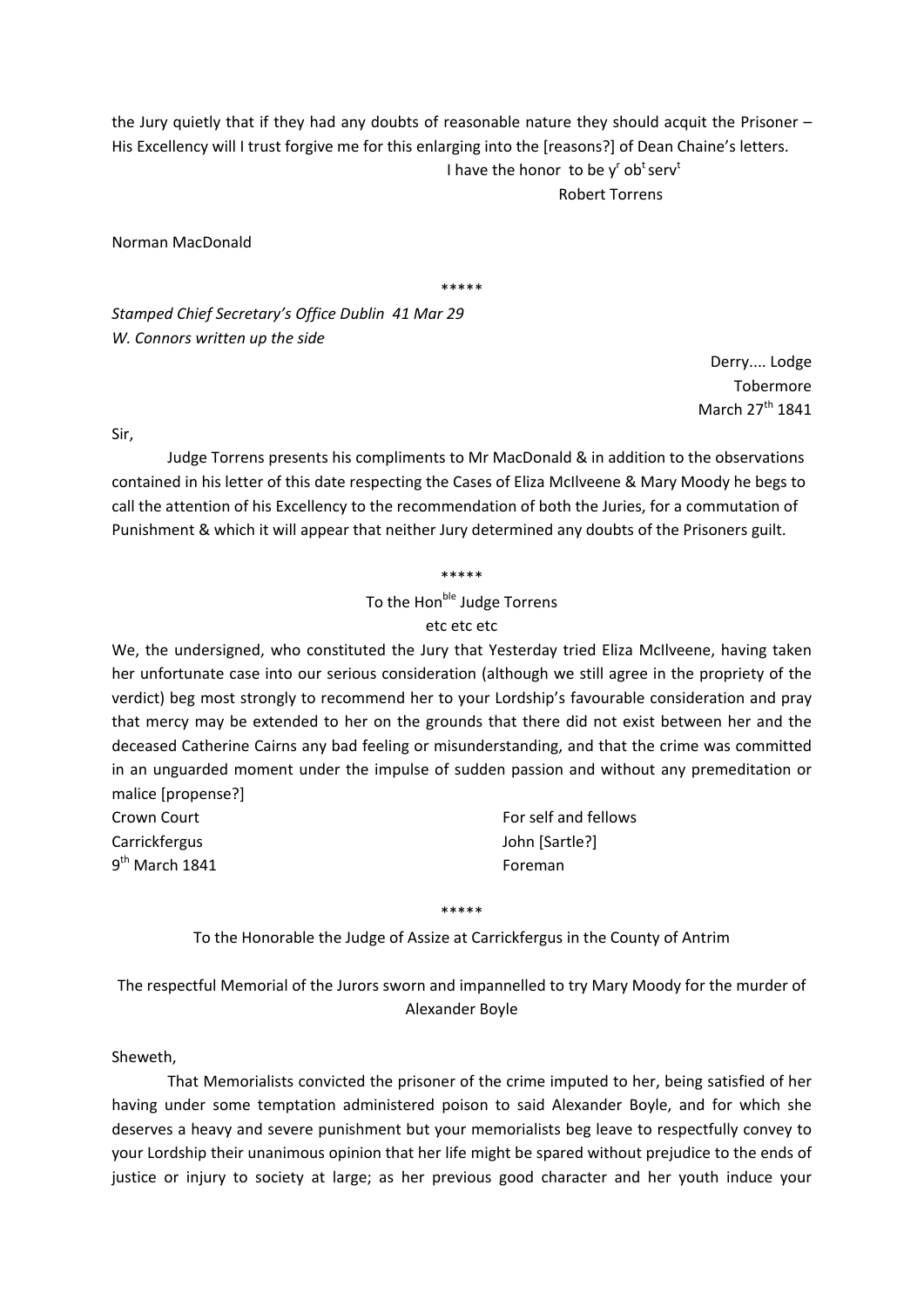memorialists to believe, that if her life be spared the severe lesson which even a secondary punishment will teach, will lead her to repentance; and that by a life of penitence and good conduct she may in some measure atone for the great crime of which she has been guilty and memorialists beg to instance her conduct in prison in proof of her sincere sorrow and repentance for her offence.

Memorialists therefore humbly pray your Lordship

to add the influence of your representation to

that of memorialists to procure her punishment

to be commuted to transportation for life

And memorilists will ever pray

 Sam Alexander William Brown Edmond Dickson Wm Johnston James Craig Thos Burns John Cooke James Craig [....] Gibson William Claythorn? William Calwall Robt Bail...

\*\*\*\*\*

*Stamped Chief Secretary's Office Dublin 41 Mar 18 Death case W. Connors written up the side*

Belfast 12<sup>th</sup> March 1841

Sir,

By [..] of the Gentlemenwho signed the Petition on behalf of Eliza McIlveene which I have the honor to enclose I have to request that you will submit the same to his Excellency the Lord Lieutt in the hope that it may procure effecacious in saving the life of the unfortunate Prisoner –

 Hence the Petition was dawn up & signed another guilty female Mary Moody has been sentenced to die for administering Poison to her uncle and I am sure that [..mend] if Petitioners in saying that it would be their Earnest Prayer that the mitigation of her sentence should also be conceded & that she might likewise be Transported for Life.

I have the honor to be

 Sir  $Y<sup>r</sup>$  mo  $o<sup>bt</sup>$ James [Standford?]

Norman MacDonald Esq etc etc etc

\*\*\*\*\*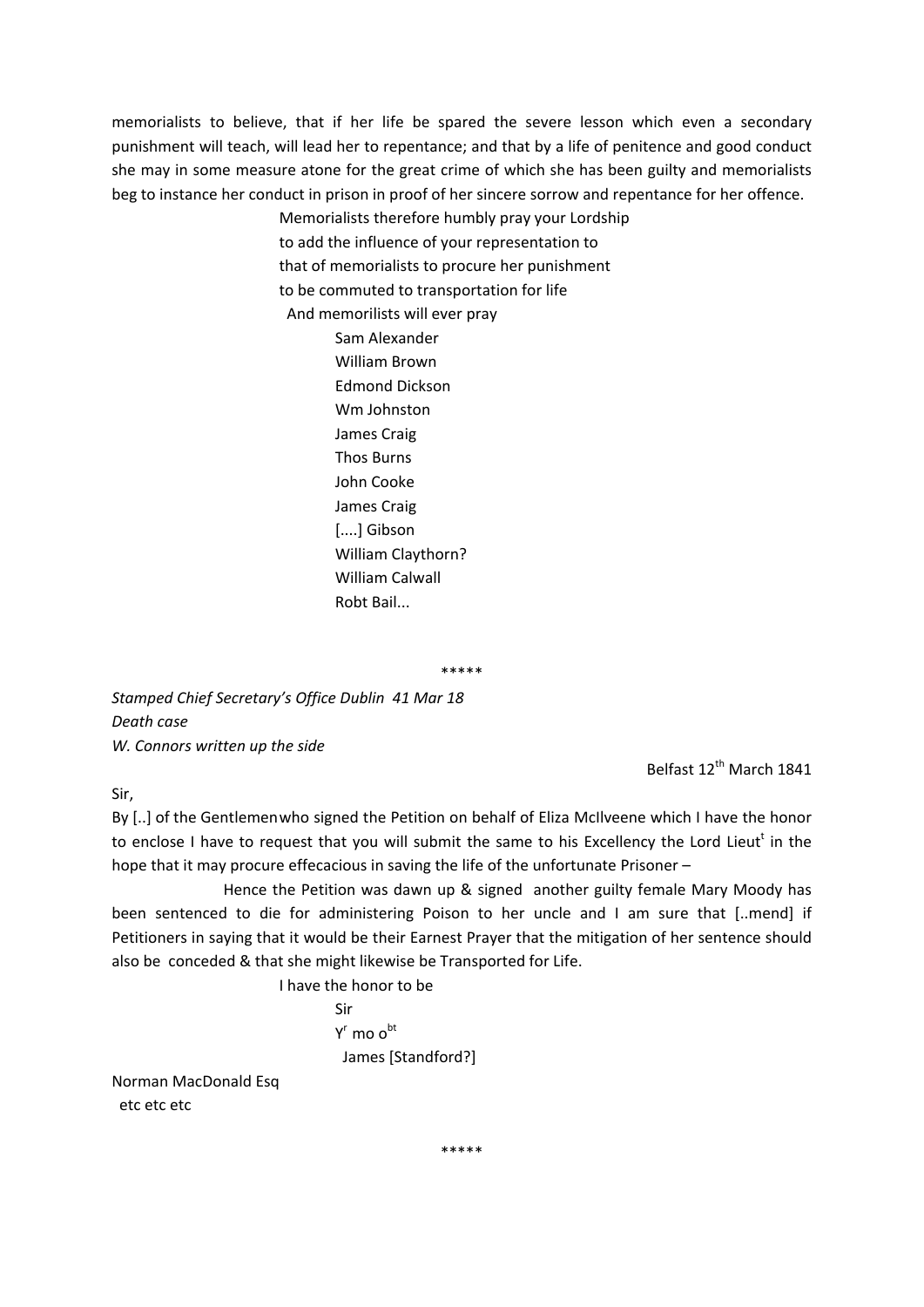*Stamped Chief Secretary's Office Dublin 41 Mar 121 W. Connors written up the side [Two death cases]*

> Seapark Carrickfergus March 11 1841

Sir

I have been requested by many of the persons who have affixed their names to the accompanying Memorial to briefly state to your Excellency the principal circumstances of the unfortunate cases.

Eliza McIlveene it would appear committed the heinous offence under the influence of sudden passion; she was one of those unfortunate persons whose lot it is to gain a miserable livelihood by prostitution & therefore as may be supposed free her from any religious impressions, she met with some x resistance from her wretched victim & in an unguarded hour & under great excitement affected the fatal Blows which assigned her unfortunate companion with whom she had before [lived?] on friendly terms [off?] to the eternal [world?].

It is therefore most respectfully [submitted] that in this case mercy may be extended on the ground 23 of no previous ill will, having subsisted between the prisoner & the deceased & that the crime was x committed in consequence of resistance made by the latter to the prisoner obtaining admission into her own House‐x

The case of Mary Moody is different, as your Excellency will perceive; The administration of the Poison if indeed it took place through her agency could appear to have been premeditated & which must be always regarded as an aggravation of the crime. It is right however to inform your Excellency that no evidence whatever was given that the poison was administered by the unhappy convict. By, this statement I by no means wish to throw any doubt on the correctness of the verdict but mainly to show that the Evidence being merely circumstantial there is a possibility that the deceased by some other means or by accident might have had the poison given to him which was the immediate cause of his death – It appeared in Evidence that he & his niece always lived on the best terms & that she had no strong [assigned?] notion for the perpetration of the dreadful crime

Your Excellency is aware that in many cases when there was at the time no apparent link [wanting in the chain of circumstantial Evidence, that Evidence has been found to be incorrect, and in this case it is most humbly respectfully submitted that when there may be a doubt, & when a secondary punishment may [....] for the ends of justice that your Excellency will not be [outstepping?] the strict line of your duty / & at the same time acting in conformity with the dictates of your own benevolent breast / if you will be pleased to exercise the prerogative of mercy & rescue the unfortunate Females from any ignominious & an untimely end.

 Your Excellency needs not be informed of the peaceable character of this County & the comparative absence of crime; there has not been an execution in it since the year 1830, and thereupon it is not in the present case so necessary that example should be made.

I take the liberty of enclosing two Memorials from the Juries who tried the Cases, to prove to your Excellency the strong wish that is entertained that the extreme sentence of the law be remitted.

The Memorial which I enclose has been very hasty got up but the cause of this [H.....] & this being the last day of Assizes & the grand Jury having been dismissed, of cause to many respectable names could not be procured & might under the circumstances have been expected, but I would humbly hope that what has been done in these cases will from to your Excellency he strong general desire that exists for the preservation of the lives of two young unhappy women, who if spared may yet live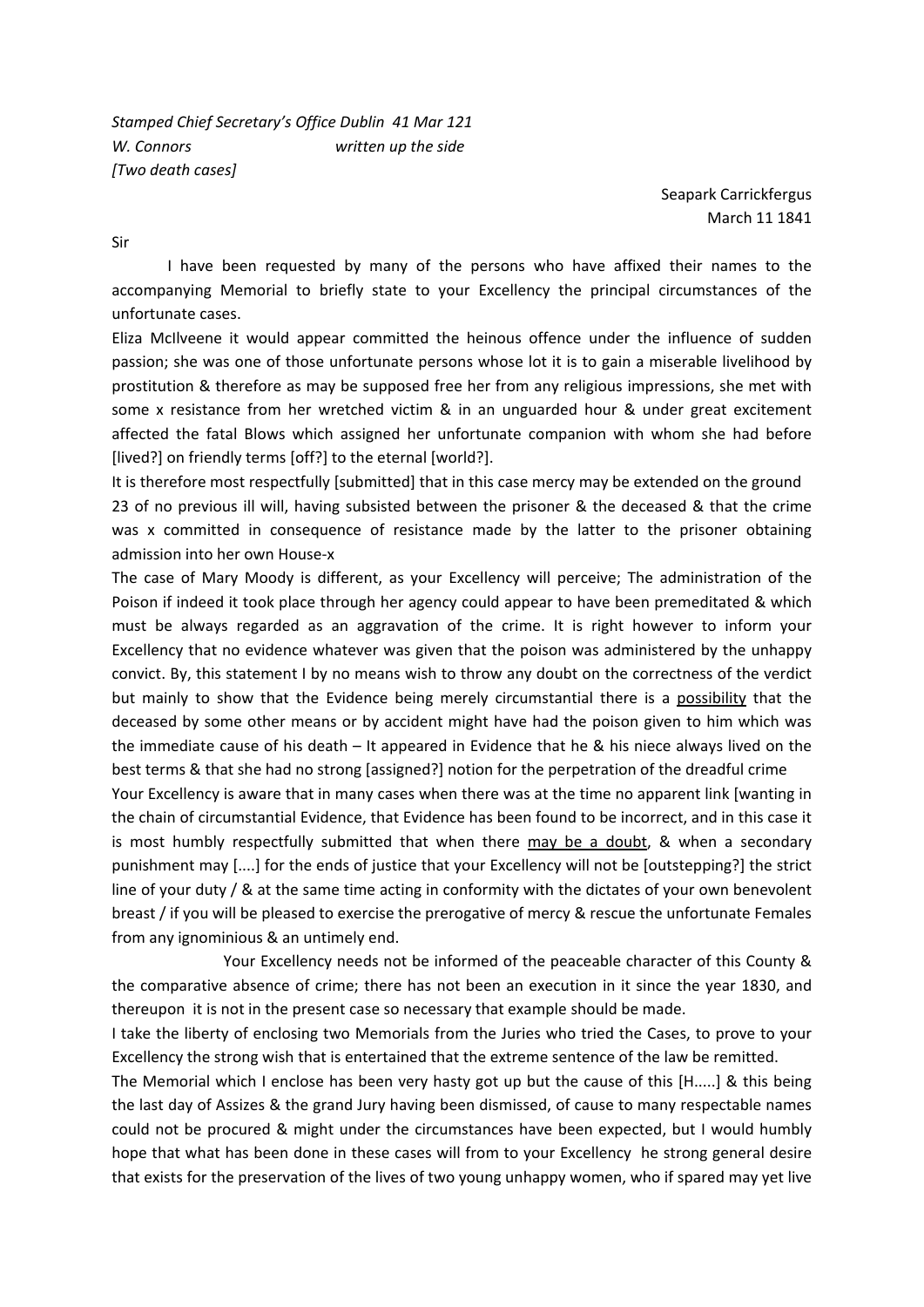to be convinced of the enormity of their guilt & may, with an atonement for it in the only fountain for sin & uncleanness the blood of the Lord Jesus Christ – I have the honor to be My Lord with every feeling of respect & esteem Your most obliged & very faithful servt John Chaine Dean of Connor

To His Excellency Lord Lieut etc etc

\*\*\*\*\*

To the Honourable Judge Torrens The Memorial of the undersigned Inhabitants of Belfast

Respectfully sheweth

 That your memorialists are deeply affected with the melancholy case of Eliza McIlveene, now under sentence of death in Carrickfergus Gaol for the murder of Catherine Cairns, and beg leave to enclose Your Lordship a copy of a petition to the Lord Lieutenant for an extension of mercy to the unfortunate prisoner and instead of consigning her to the hands of the Executioner that she may be transported for Life.

Belfast 10<sup>th</sup> March 1841

*Many signatures*

*\*\*\*\*\**

Eliza McIlveene Murder – Death Mary Moody Murder – Death Request the Judge to send his notes March 30 Letter to Judge do

I should wish to the[.....] Judge in both these cases

Request him to call on me on Wednesday the 21<sup>st</sup> & let the [Pa....] be brought before me [...] as they return from England

Initials

Wrote to Judge  $5^{th}$  [...] Mr Standford do [...] [....]

\*\*\*\*\*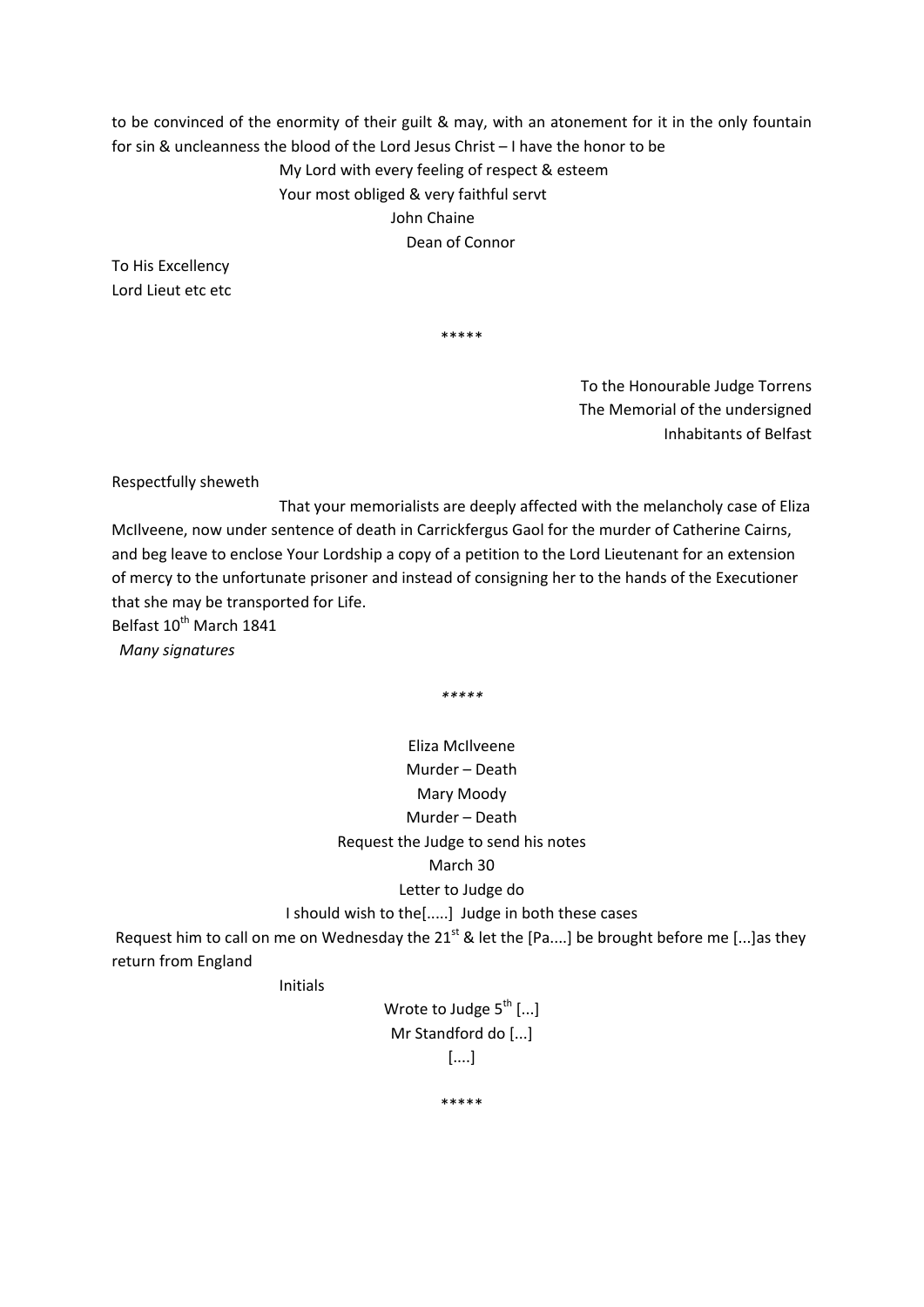# *Stamped Chief Secretary's Office Dublin*

*Margin W. Connor*

His Excellency Hugh Viscount Elrington Lord lieutenant General and General Governor of Ireland The humble petition of the undersigned Members of the Presbyterian Congregation of Larne most respectfully

## Sheweth

That at the Assizes held in Carrickfergus in March last, Mary Moody was tried for murder, and sentenced by the Court to be executed on the first of May. From two respectable and numerously signed Memorials already forwarded; praying for a commutation of that sentence to transportation for life. Your Excellency may perceive that there is a strong feeling of sympathy on the part of the public for the prisoner. With such a feeling Petitioners fully sympathize not merely as an expression of a reluctance that our County should again witness the infliction of such a sentence, and one who has only reached the tender age of nineteen years, but especially on the ground, that such evidence leading to the conviction was altogether circumstantial. We the more earnestly petition your Excellency to lean to the side of mercy, as it is the opinion of the Chaplain who has daily visited the prisoner since her trial that she is innocent of the crime laid to her charge. Petitioners are of opinion that in order the more effectively to serve the ends of justice, it is desirable the law in its penalty, as well as in its principal, should carry with it the approval of the public at large; and believing that it would be better many guilty persons should escape, these that one innocent person should unjustly suffer; feel constrained alike by sense of justice and a feeling of Pity for the prisoner, humbly to Pray your Excellency to have the sentence of death commuted into transportation for life. 'Nor can Petitioners conclude this Memorial, without availing themselves of the opportunity it affords them of expressing the ardent wish that mercy may be extended to Eliza McIlveene, who, having been found guilty of murder at the said Assizes, has been left for Execution on the 24<sup>th</sup> Instant.

|                                    | And your petitioners as in duty |                      |
|------------------------------------|---------------------------------|----------------------|
|                                    | Bound will ever pray            |                      |
| Dated at Larne this                |                                 |                      |
| 12 <sup>th</sup> day of April 1841 | H. W. Molyneaux                 |                      |
|                                    | Pres. Min. Larne                |                      |
|                                    | Thos Eccles $-[]$               |                      |
| <b>William Beggs</b>               | And <sup>w</sup> Snoddy         | John McGowan?        |
| Jn Hamilton                        | John Symth                      | Samuel []            |
|                                    | Charles []                      | John $\{\}$          |
|                                    | <b>William McClellow</b>        | Joeph Blair          |
|                                    | John Pots                       | Samuel McClure       |
|                                    | James McMullen                  | <b>Robert Hunter</b> |

#### \*\*\*\*\*

The second Petition on behalf of the Presbyterian congregation of Loughmourne had identical wording to the above petition. Signatures attached were :‐

John Paul D.D. minister **Baul Election** Henry Landes – elder Isabella Landes William Landes David [......] David [......] John Farnarghar **Mateural Exception Cambrideg Wm Cambrideg**